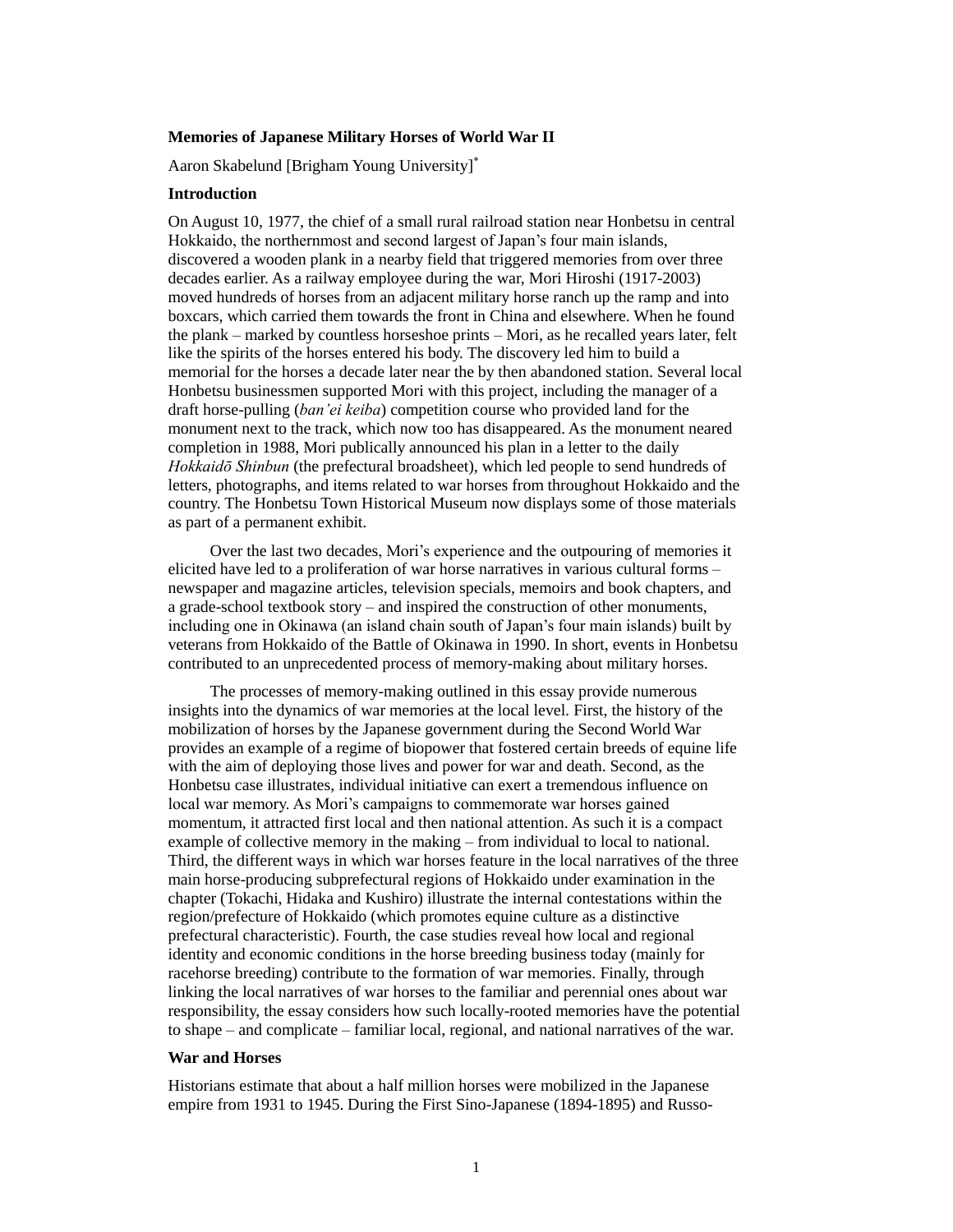Japanese (1904-1905) wars, the Japanese army deployed approximately 130,000 and  $223,000$ , respectively.<sup>1</sup> The vast majority of horses used by the Imperial military during this half century came from equine-producing regions in Hokkaido, Tohoku and Kanto on the main island of Honshu, and the southern main island of Kyushu. The government imported many horses from foreign countries and increasingly from Japan's expanding empire because the quality and number of domestically bred horses was insufficient to meet military demands. The government strongly encouraged breeders to mix Western horse strains into indigenous varieties and to produce equines at the greatest numbers possible. As a result, the bodies of horses were drastically transformed. Between 1905 and 1935, the domestic percentage of horses of Western or mixed breed rose from 12.2% to 96.6%.<sup>2</sup> Military horses performed a wide variety of duties, from serving as mounts for officers and cavalry units to carrying supplies and pulling weapons. This work required different kinds of horses, who often came from different areas. In Hokkaido, for example, the areas of Tokachi and Kushiro mainly provided draft animals while Hidaka supplied thoroughbreds. Even as the Japanese army sought to mechanize its forces in the late 1930s, it remained heavily reliant on horses to move men and equipment. In 1944, Operation Ichigo, the last major campaign against the Nationalist Chinese, for example, mustered some 500,000 men and  $100,000$  horses, most whom were draft animals, and just 15,000 vehicles.<sup>3</sup>

The army acquired horses either through purchase or requisition. During peacetime, its buyers purchased horses at markets, usually paying slightly more than the going price. Sellers, often large stock operations during peacetime, were happy to sell at a higher price and relished the status of selling to the military. During wartime, the army was unable to acquire enough horses on the market, so it conscripted horses, issuing requisitions to local administrative areas, such as towns and villages, requiring them to supply it with a designated number of animals. After inspecting the animals, the army selected the best mounts and draft horses, and paid their owners, though often below market value, for the horses. Owners of conscripted horses, who were often small farmers and deliverymen, usually sent the animals off in a celebratory manner, but because their livelihood depended on equines, requisition represented a serious hardship.<sup>4</sup>

During the Asia-Pacific War, the government, in concert with private organizations, glorified the service of horses as never before to encourage people to willingly send off their horses to the military. Because the army had difficulties in obtaining enough horses during the First Sino-Japanese and Russo-Japanese wars, celebrating and memorializing war horses bolstered more practical efforts for the improvement and propagation of equines. The wartime years witnessed the production of newspaper and magazine articles, songs, textbook stories, juvenile literature, films such as *Uma* (Horse, 1940), monuments, parades and other public ceremonies, and the annual nationwide "Aiba no hi" (Love Horses Day, begun in 1930), all of which were designed to encourage a "love for horses" and celebrate the "valorous feats" of military horses.<sup>5</sup> Perhaps most spectacularly, soldiers on horses traveled in two processions from Hokkaido to Kashihara Shrine in Nara and from Kyushu to Meiji Shrine in Tokyo in celebration of the empire's 2,600 year anniversary in 1940.<sup>6</sup> As government, military, and private officials celebrated the lives of horses, they endeavored to "administer, optimize, and multiply" them, $^7$  so that they could exploit that living power to both symbolic and military advantage.

Defeat brought an immediate end to such celebratory media and public spectacles, and the following decades witnessed a drop in horse ownership as agriculture and transportation became more mechanized and a decline in horseback riding, which was associated with discredited military values. Moreover, the war had devastated Japan's equine population, which perhaps has still never fully recovered to its prewar levels. Yet some memorializing of military horses continued. As historian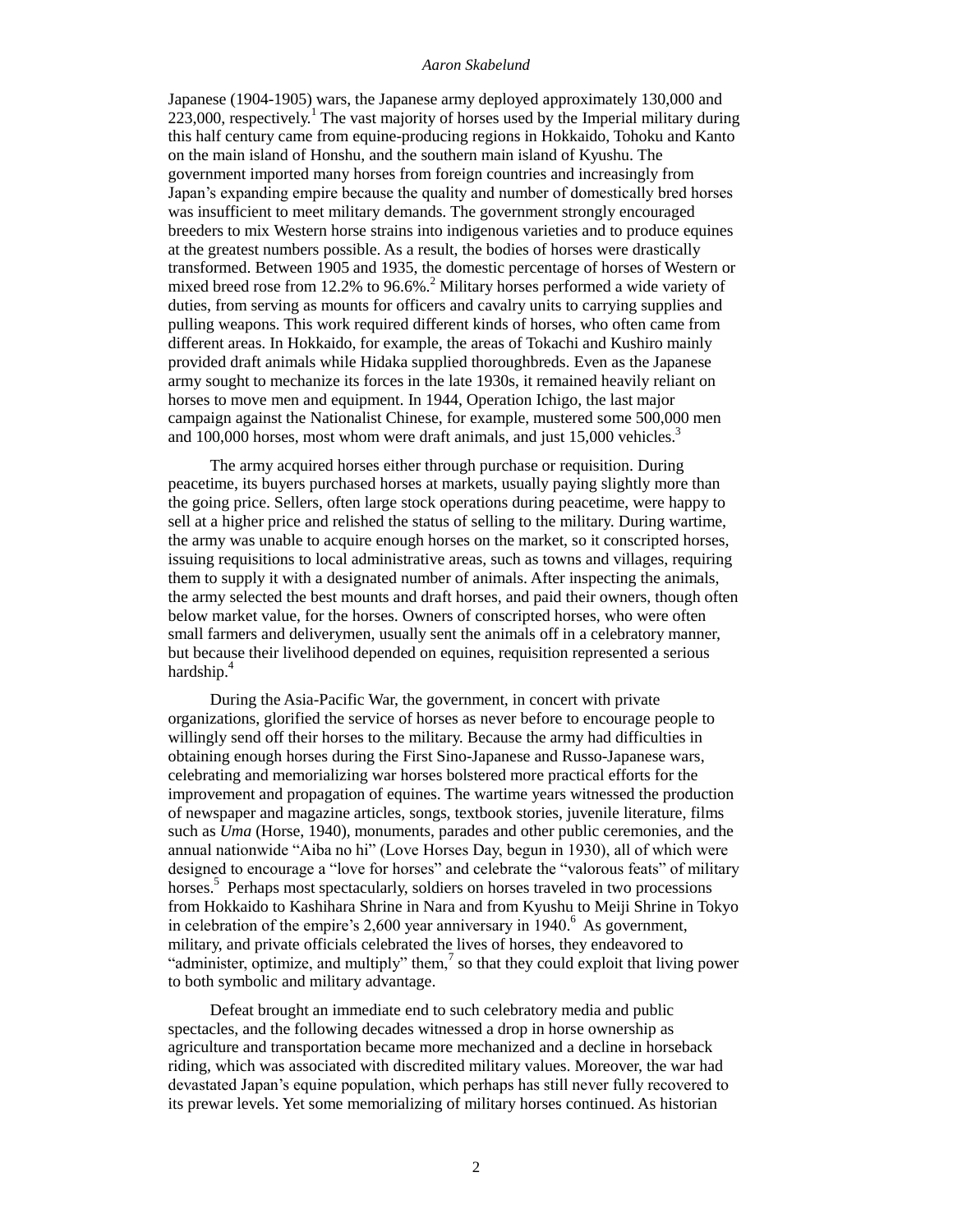## *Memories of Japanese military horses of World War II*

Morita Toshihiko has meticulously documented, monuments honoring military horses continued to be constructed in the years and decades after the war, though the number paled in comparison to those built before 1945.<sup>8</sup> In Hokkaido, two memorials were constructed soon after the war, both at Shinto shrines near Kushiro in 1947 and Sapporo in 1954. In 1958, Yasukuni Shrine in Tokyo, a prominent and controversial Shinto shrine dedicated to the spirits of Japan's military war dead, placed a statue of a military horse, donated by the sculptor Itō Kunio, on a pedestal on its premises, and held yearly commemorative rituals thereafter.

Despite such remembrances, military horses do not seem to have had a prominent place in national, regional, and local war memory, including in Hokkaido, for many decades. Mori, for example, was unaware that a monument existed at Yasukuni until after he had completed his memorial. For a variety of factors, including Mori's own actions, the end of the twentieth century witnessed a greater attention to horses and more memories of military horses in Hokkaido and throughout Japan.

## **Horses and Hokkaido**

Horses had long been identified with armed fighting on the Japanese archipelago. Before the mid-nineteenth century, horses were associated with the mounted elite figure of the samurai. Armed with a bow, as well as a spear or sword, samurai came to dominate much of the archipelago by the twelfth century. During the Tokugawa period (1600-1868) as many warriors came to be heavily indebted to merchants and rich peasants, horse-ownership gradually increased among other status groups, but like the sword, horses were still strongly identified with the military. These trends continued during the Meiji period (1868-1912) as well. Even as more farmers and others came to rely more on horses, equines remained associated with the Imperial army and socioeconomic elites.

More people relied on horses in Hokkaido (or Ezo as it was known as until 1869), which remained a frontier for longer and where agriculture was even less dependent on rice, than elsewhere on the archipelago. Indeed, horses played a vital role in the settlement, colonization, and development of the island.<sup>9</sup> Residents of Hokkaido continued to use horses extensively for farming, industry, and transportation until the 1960s, much later than in most other areas. Perhaps because of these factors, horses became more closely connected in both actual and metaphorical terms with the island.

The historical importance of horses and their widespread and intimate interaction with people gave rise to a relatively strong identification with horses in Hokkaido. This association is aptly represented by the term *dosanko* (道産子), which is used to refer both an indigenous breed of small, sturdy horses descended from animals brought from Honshu during the Tokugawa period and to people who are born and raised in Hokkaido. Though its former use predated and led to its use to refer to people, the latter usage is now much more frequent than its use as a reference for a breed whose numbers have dwindled since the early twentieth century.

Japanese often imagine Hokkaido as a frontier, pastoral and natural region and identify it with many animals, both wild and domesticated, including the bear, fox, sheep and cow, as well as the horse. Equines are readily visible in the prefectural capital of Sapporo, a metropolis with a population of 1.8 million people. There are horse-drawn carriages for tourists in the center of Sapporo itself, at the Satoland agricultural amusement park, the Historical Village of Hokkaido and Maruyama Zoo. Horses graze in fields at Hokkaido University, right in the city center. Many imaginary horses, such as two playground figures of a mother horse and its colt at North Pony Park, pervade the city.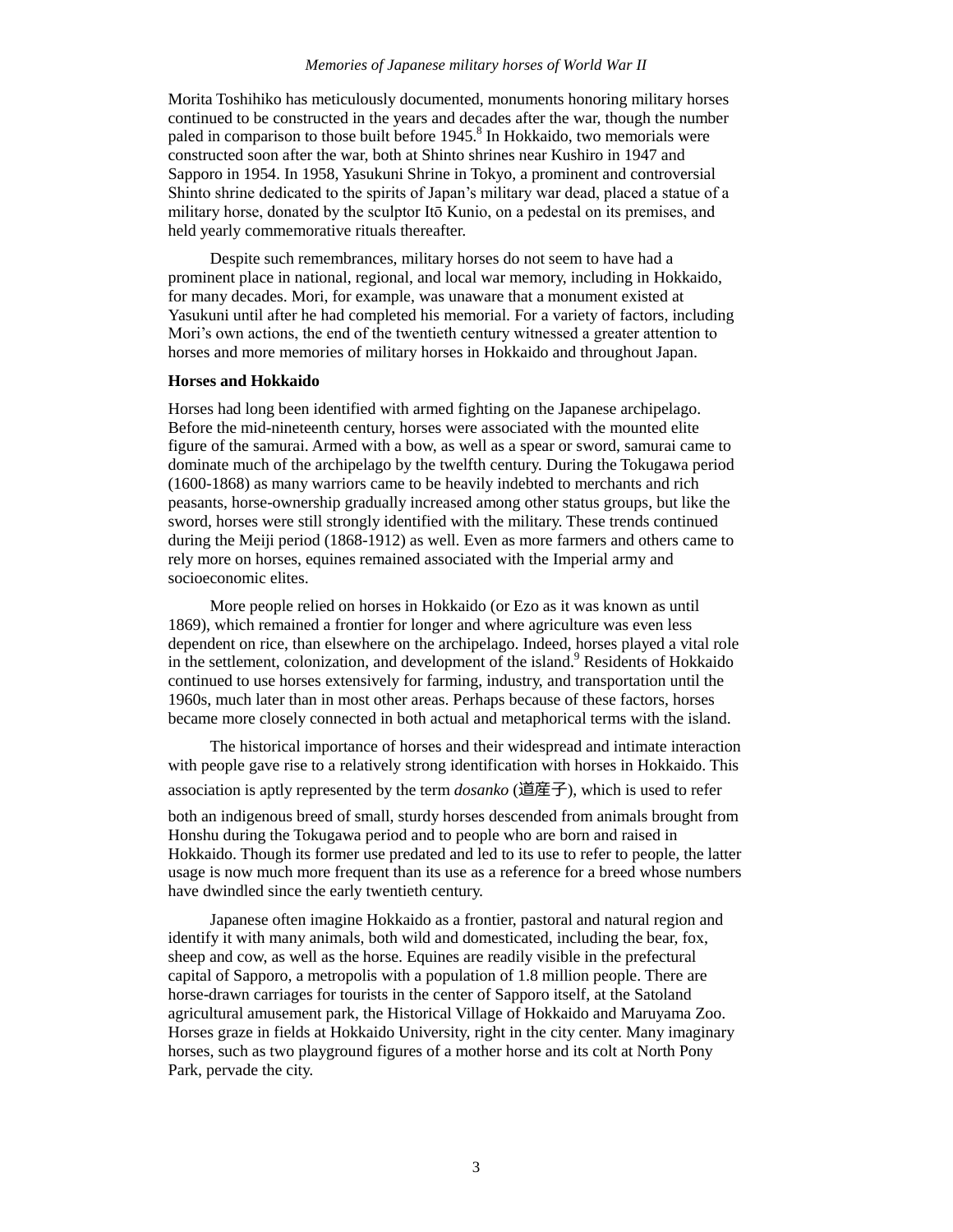In recent years, the prefectural government has made a concerted effort to preserve, or reinvigorate, this identity in Hokkaido. In 2004, it declared "Hokkaido's horse culture" to be a "cultural heritage asset" and the following year the prefectural Historical Museum of Hokkaido (in Sapporo) opened a special exhibit about the horse in Hokkaido. Curators declared the purpose of the exhibit was to "share with the next generation 'Hokkaido's horse culture."<sup>10</sup> Through a variety of documents and objects, the exhibit chronicled the history of the *dosanko* breed, the role of horses in island's settlement and agricultural development, the use of horses for war (told through many items from Honbetsu), and horse-related festivals in Hokkaido. It is almost impossible to gauge the response of museum visitors – which surely included many school groups – to the exhibit, but clearly prefectural officials were interested in fostering a continuing regional identification with horses.

Ironically, this desire to (re)instill a connection with horses is prompted in part by the separation of horses from people. Because of greater urbanization and the disappearance of practical uses for horses in daily life, far fewer Hokkaido residents, both in urban and rural areas, have much firsthand interaction with horses. Despite – and perhaps sometimes because of – this increased separation, horses in general and military horses specifically have not been forgotten, particularly in some local areas, in the last few decades. This increased attention to military horses, as illustrated by the exhibits in Sapporo and Honbetsu, appears to have been motivated in part by a desire to restore regional and local identities connected to horses. Discussion of the war by the aging wartime generation and attempts to boost the economy through horse-related entertainment and tourism, as well as lingering anti-war sentiment, have also contributed to the preservation, dissemination, and creation of memories of military horses.

Producers of such memories are varied and diverse in their motivations. They include individuals like Mori who worked with military horses at home or on the front, local and prefectural officials and museum curators, school teachers, and even horses, whose ongoing presence and economic value, helps to sustain an interest in horses generally and to revive memories of military horses. This paper will focus on the formation of war-horse memories in three areas or subprefectures, Tokachi, Hidaka, and Kushiro, which were the main sources of horses for the military during the Asia-Pacific War.

## *Tokachi*

Tokachi, where the town of Honbetsu is located, has become the inspiration – thanks primarily to Mori but also due to other factors – of many military horse-related memories in the last few decades. Tokachi lies in south central Hokkaido. Its heart is the broad Tokachi Plain east of the north-south running Hidaka Mountain Range, which bisects the island as a sort of backbone. Agriculture – specifically the growing of wheat, potatoes, beans, and beets – has been Tokachi's main industry since ethnic Japanese settlers began to settle in the area in the late nineteenth century. From then until the 1960s, horses were valued partners for farming and transportation. By the 1970s, the mechanization of farming had led to steep decline of the equine population in the region.

Tokachi's central location and its large population of horses led the Imperial Army to establish the Tokachi Military Horse Replenishment Ranch in Honbetsu, northeast of the city of Obihiro, in 1925. Ranch employees, who numbered around 200, managed an average of 1200 heavy and light draft horses who were acquired either through purchase or conscription when they were two to three years old. As noted in Honbetsu's official town history, published in 1977, by the time they were five years old if not sooner, the horses were shipped off from nearby Senbiri station to overseas army units. $^{11}$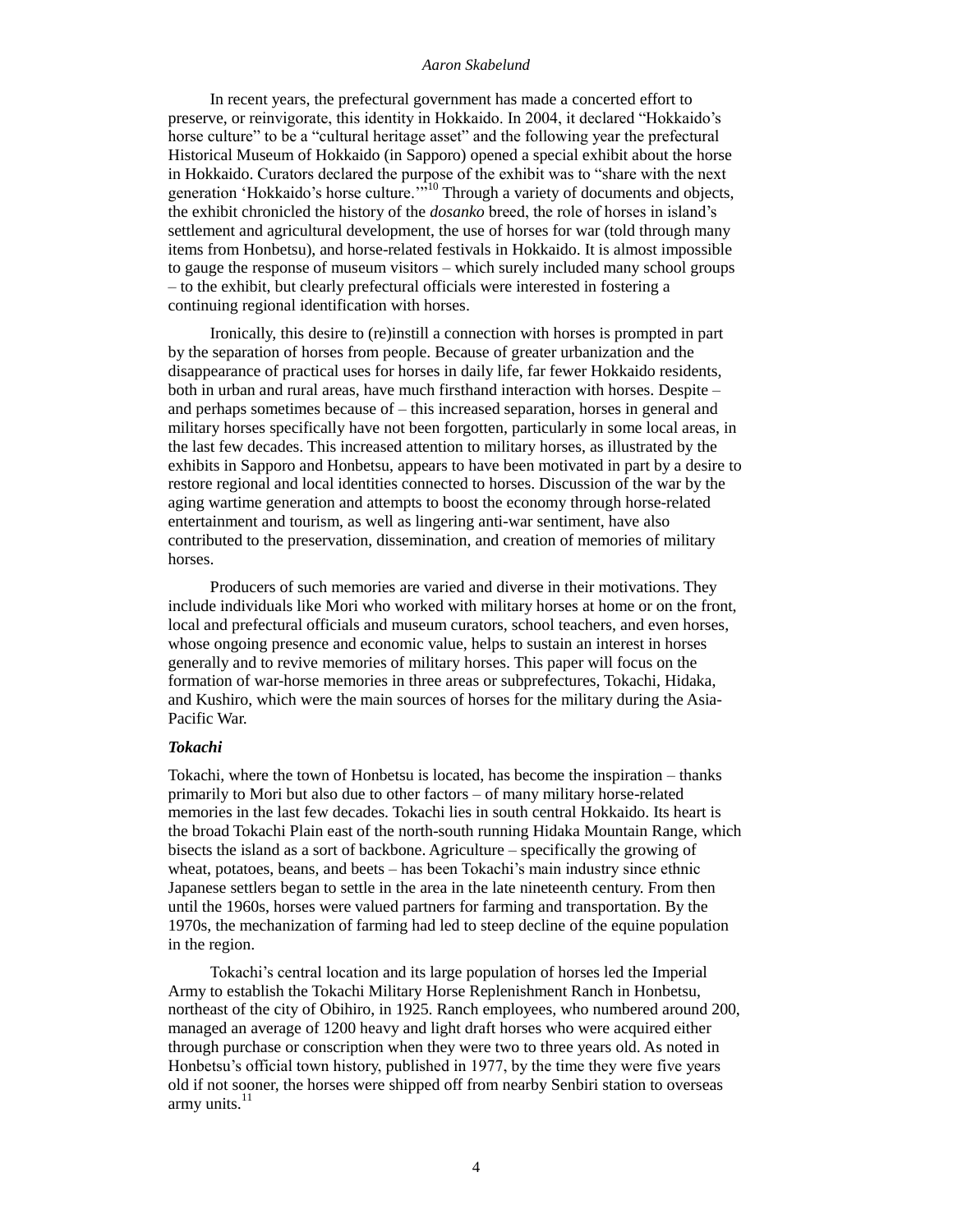### *Memories of Japanese military horses of World War II*

As its inclusion in the town history indicates, military horses were an acknowledged element of war memory in Honbetsu and in Tokachi generally, but Mori's efforts helped make them a prominent strand. As elsewhere in Japan, war memories often emphasized mobilization and deprivation. And in Honbetsu memories of the war highlighted the town being bombed by American aircraft on July 15, 1945; in fact, the city's annual war memorial ceremony is conducted on that anniversary each year. This emphasis was in part because it was rare for a small town like Honbetsu to have been bombed. Local historians, after investigation of U.S. military records, have come to the conclusion that Honbetsu was not the intended target of the raid.

Mori's efforts to build the monument drastically raised the profile of military horses. When Mori had nearly completed the memorial, he announced his plans in a letter to the editor in the *Hokkaidō Shinbun* on September 7, 1988. Why, he asked, did human soldiers return from the front but not military horses, and why were the spirits of dead soldiers honored but not horses?<sup>12</sup> Less than two months later on October 31, Mori unveiled the seven foot tall monument, which he had paid almost entirely with his own money. The memorial is built from a large polished reddish rock that sits on a large concrete pedestal. On the rock is a white plaque inscribed with the word "repose of souls" (*chinkon*) and on the base a black plaque briefly explains that the monument comforts the spirits of horses who did not return from the continent.

Fifteen years later in June 2003 and several months before his death at the age of eighty-six, Mori placed another plaque on the back of the concrete base. After noting the deaths of some 700,000 military horses during the Asia-Pacific War and that 10 million people were opposed to the on-going Iraq War, Mori declared that peace was the "shared hope of people and horses."<sup>13</sup> Mori did not leave any other writings other than the letter to the editor and these two plaques, but his actions led a member of the committee that organized an annual ceremony honoring military horses in Honbetsu to state that "Mori's efforts served to revive memories of horses."<sup>14</sup>

Though Mori seems to have been primarily motivated by a desire a pacify the spirits of military horses, the support he initially received and the retelling of his story in the years since seems to be in part motivated by a desire to stimulate local and regional economic development and identity. The president of the local agricultural cooperative, which managed the *ban'ei* (alternatively *banba*) horse-pulling track, a sport in which massive draft horses compete in pulling heavy sleds 200 meters including over two small hills while being urged on by a jockey, provided land next to the arena for the monument. His reasons for doing so probably had more to do with bolstering local or regional identity than providing an economic boost for the arena. Regardless, the track closed within a few years and its remains are barely visible today.

Today, some visitors make the trip to out-of-the-way Honbetsu specifically to see Mori's monument and the small museum exhibit, but they are few and far between and have a minimal economic impact. Currently the town does little to promote the museum and monument in tourism materials – its significance probably lies most as a site for educational trips by local school children. The monument can be found thanks to a small sign that makes the erroneous claim to be "Japan's only monument for the repose of military horse spirits" (*Nihon de yuitsu no gunba chinkon hi*).

Horse-pulling is, however, distinctive to Hokkaido, and increasingly to Tokachi. The competitions were once quite popular throughout the prefecture; as many five major arenas operated as recently as the 1980s but now a track in nearby Obihiro is the only one open and it too is struggling to survive. Perhaps not surprisingly, Obihiro horse-pulling promoters have used memories of military horses to try to reinvigorate what they call the "equine culture" in Tokachi and boost interest in the sport. The Horse Museum next to the Obihiro Racecourse displays a number of photographs and artifacts related to military horses and the *Uma Bunka Shinbun* (Horse culture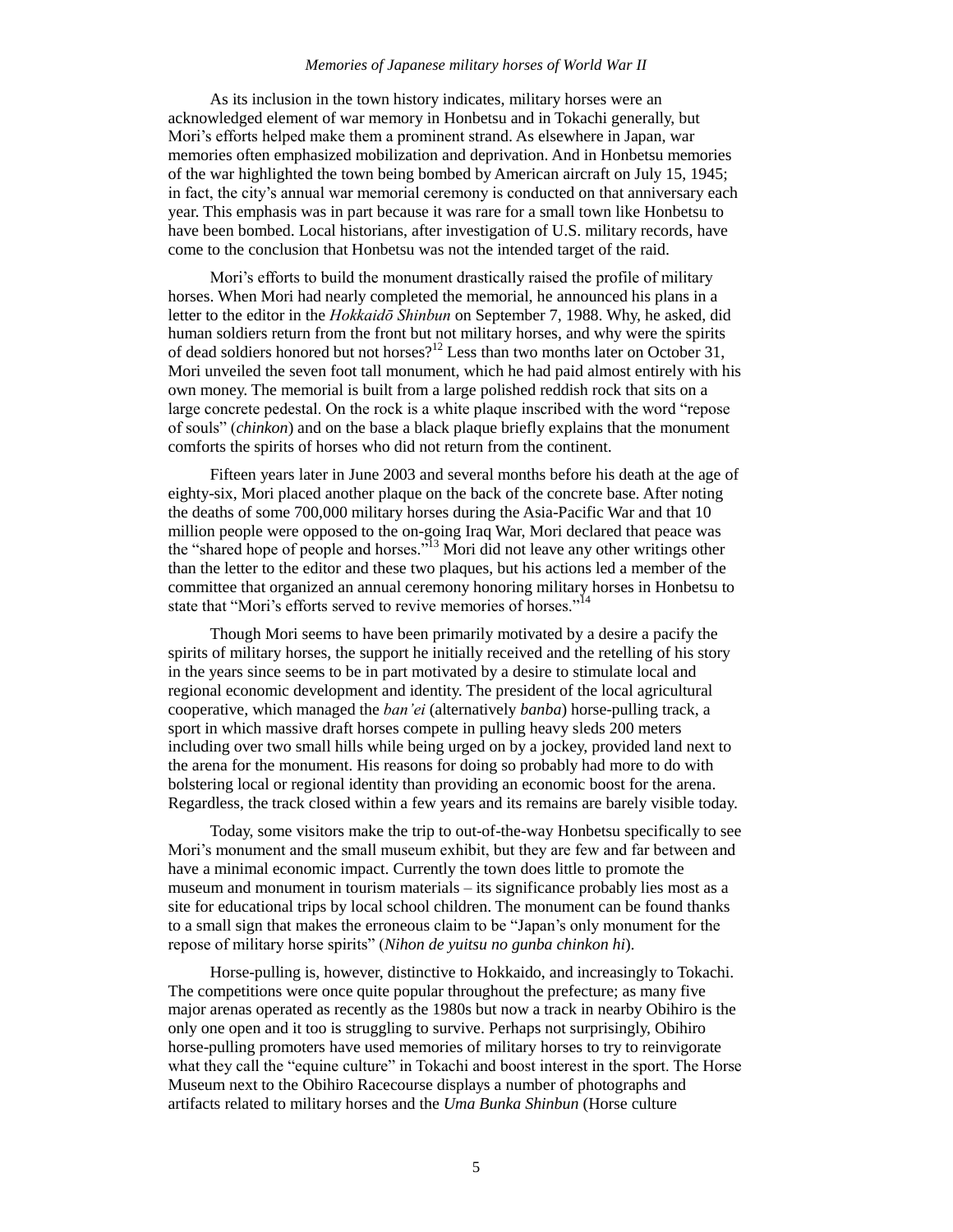newspaper), published quarterly by a non-profit group dedicated to promoting "equine culture" in Tokachi, dedicated several issues to military horses and Mori's monument in 2009 and 2010.<sup>15</sup>

The cooperation of the local government in Honbetsu, especially the town's historical museum, has played a significant role in disseminating memories of military horses. After the *Hokkaidō Shinbun* printed Mori's letter, the newspaper as well as national newspapers such as the *Asahi Shinbun* published stories about Mori and the response it had generated even as they and Mori began to receive more letters from people expressing moral support for him, financial donations, and stories of their own experiences with military horses.<sup>16</sup> By the time of Mori's death fifteen years later, he had received over four hundred letters and over a thousand photographs and artifacts. The donated items included the mane that possibly belonged to Uranus, the horse who with his rider, Baron Nishi Takeichi, won the equestrian gold medal at the Los Angeles Olympic Games in 1932. Nishi apparently clipped off part of Uranus' mane before he left for Iwo Jima, where he died during the defense of the island in March 1945. Another fascinating item that was donated was the photograph of Honbetsu-go, a military horse who came from Honbetsu who museum curators were able to verify was one of probably only a handful of horses who returned from military service on the continent. In 2003 just days after Mori attached the second plaque to the monument, the museum opened a display of some forty of these items.<sup>17</sup> Because of tremendous and ongoing interest, the exhibit has become a permanent feature in the museum's limited display space, and is located prominently just inside the entrance to the museum.

Mori's efforts truly transcended Honbetsu and Hokkaido and reverberated across the country. Since 1988, the *Hokkaidō Shinbun*, the prefecture's major newspaper, has published hundreds of articles and letters-to-the-editor related to military horses. The newspaper included a chapter entitled "The Tears of Military Horses" (*Gunba no namida*), which mentioned Mori and had appeared as two articles in the paper, in a collection of stories about war memory that it published on the sixtieth anniversary of the end of the war in 2005.<sup>18</sup> National newspapers picked up the story within weeks of Mori's published letter and helped elicit responses from across the country.<sup>19</sup> Uranus's purported mane, for example, was donated by a museum director in Kyushu in 1990, who had read about Mori. He had received the mane from an American military veteran of Iwo Jima, who purportedly took it off of Nishi's corpse and contacted the director about returning it to his family. When they were unable to verify whether or not it was actually Uranus's mane, they agreed to have it donated to the Honbetsu museum because all the attention the musuem was receiving and because Nishi had served at the horse ranch in Honbetsu from 1939 to 1940. In 2006, the museum capitalized on the release of *Letters from Iwo Jima* (2006) and interest in Nishi, who is portrayed very sympathetically by the film, to launch a special exhibit about him and Uranus.<sup>20</sup>

The museum contributed to national memory about military horses in other ways as well. Museum curator Seto Noriko published articles in national publications such as the monthly magazine of the Japan Equine Affairs Association, and provided material for a television programs such as one by national broadcaster NHK on August 18, 1997.<sup>21</sup> The museum has also loaned numerous items to other museums throughout Japan. As a result, generations who never experienced the war "remembered" memories of military horses.

Another example of Mori's local war memories creating new nationalized memories was the inclusion of a story in a Japanese language textbook for second-year elementary school students in 1992. It fictionalized Mori's experience to boost its emotional impact. The story described a chief of a small railway station in the "north" after the war, who read in the station records about how nearly a thousand horses were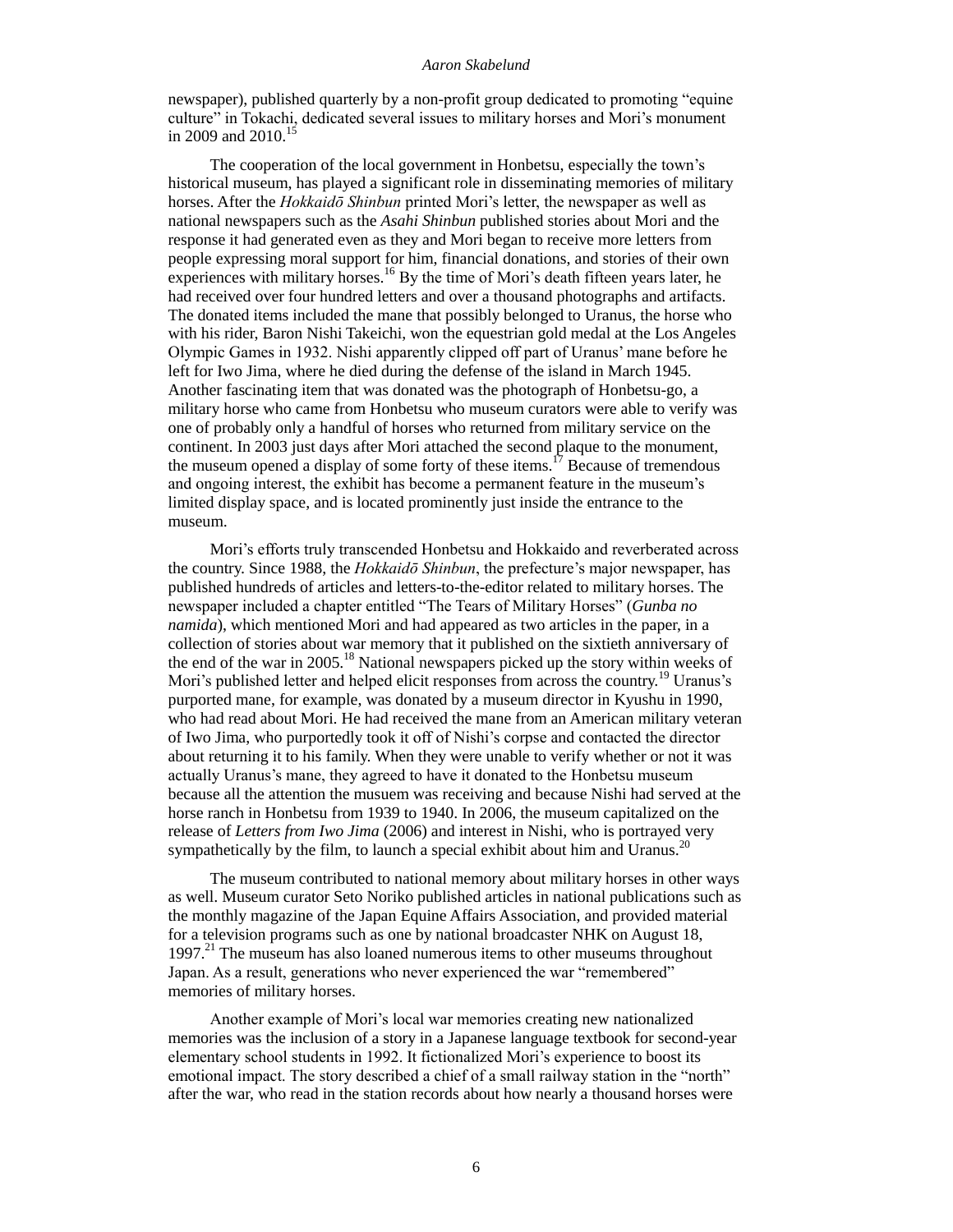sent into military service from the station. He remembers that when he was a youngster his favorite horse was conscripted, never to return. His reading of the station log and childhood trauma prompt him to raise money to construct a monument to honor military horses.<sup>22</sup> This thinly veiled retelling of Mori's experience was just one of many newly fashioned memories inspired by him that contributed to a nationalized memory of military horses where they had never existed before.

# *Hidaka*

To the west of Tokachi lies Hidaka, a subprefecture with an identity and an economy now much more closely connected to horses than Tokachi. Hidaka is situated between the ocean and the Hidaka Mountains and this narrow coastal zone with its relatively temperate maritime climate and verdant hills has been favored by horse stock ranchers since the late nineteenth century. The Kaitakushi, or Colonization Agency, which for a time oversaw settlement on Hokkaido, established large stud farm and ranch at Niikappu and Shizunai in the  $1870s^{23}$  By the early twentieth century, Hidaka ranches, which crossbred Nanbu stallions from northern Honshu with imported animals, were producing many thoroughbreds for the military, as well as for an emerging horseracing industry. The army purchased many horses for its cavalry units and officers from such ranches, and because Hidaka's population was rather sparse and farming relatively limited, the conscription of horses was infrequent. After the war, when selling horses to the military was no longer an option, the ranches entirely turned their focus to breeding and raising racehorses. By the end of the twentieth century Hidaka was supplying eighty percent of the country's track animals and had become a tourist destination as horse racing achieved popularity in the late 1980s with the emergence of an extremely successful Hidaka-bred horse named Oguricap. These historical circumstances have shaped how military horses have been remembered – and forgotten – in Hidaka.

Unlike in Tokachi, the exhibit space of and literature produced by the stock ranches for visiting tourists is nearly complete silent about the war. Perhaps this is not surprising. Maybe the last thing racehorse lovers who visit these ranches want to encounter while on vacation are unpleasant memories of the increasingly distant history. Yet this absence reflects a broader trend of how the racing industry has depicted the past. In official histories of horseracing and exhibit space in museums sponsored by the Japan Racing Association, such as Equine Museum of Japan in Yokohama and the JRA Museum in Tokyo, the industry is usually portrayed either as a casualty of the wartime era or the war years go largely unmentioned.<sup>24</sup> The active cooperation of most horse ranchers, the handsome profits they garnered for years, and the many transwar continuities between the postwar racing industry and the military do not appear. These tendencies are evident at the local level in Hidaka in the discussion – or the lack of discussion – about the war.

Histories produced by local municipalities in Hidaka discuss the war more often. A history of Urakawa, sponsored by the town in 1991, for example, devotes a chapter to military horses.<sup>25</sup> A permanent exhibit dedicated to the "history and culture of horses and people" and curated by town employees of Shin-Hidaka achieves a balance in highlighting aspects of that history and culture that appeal to the typical tourist interested in horseracing while placing horses – if not horseracing – in the history of Hidaka, including a section on war horses. In 2010, which marked the sixty-fifth anniversary of the end of the war, curators staged a special exhibit for four months during the summer and fall devoted specifically to military horses.<sup>26</sup> Again, many of the items on display were on loan from Honbetsu.

In the last decade, a contest of sorts has developed in Hidaka schoolrooms of how to remember military horses that reflects this tension between remembering and forgetting. In 2002, the prefectural economic development agency published 2000 copies of a thirty page comic book, *Hidaka uma monogatari* (The story of Hidaka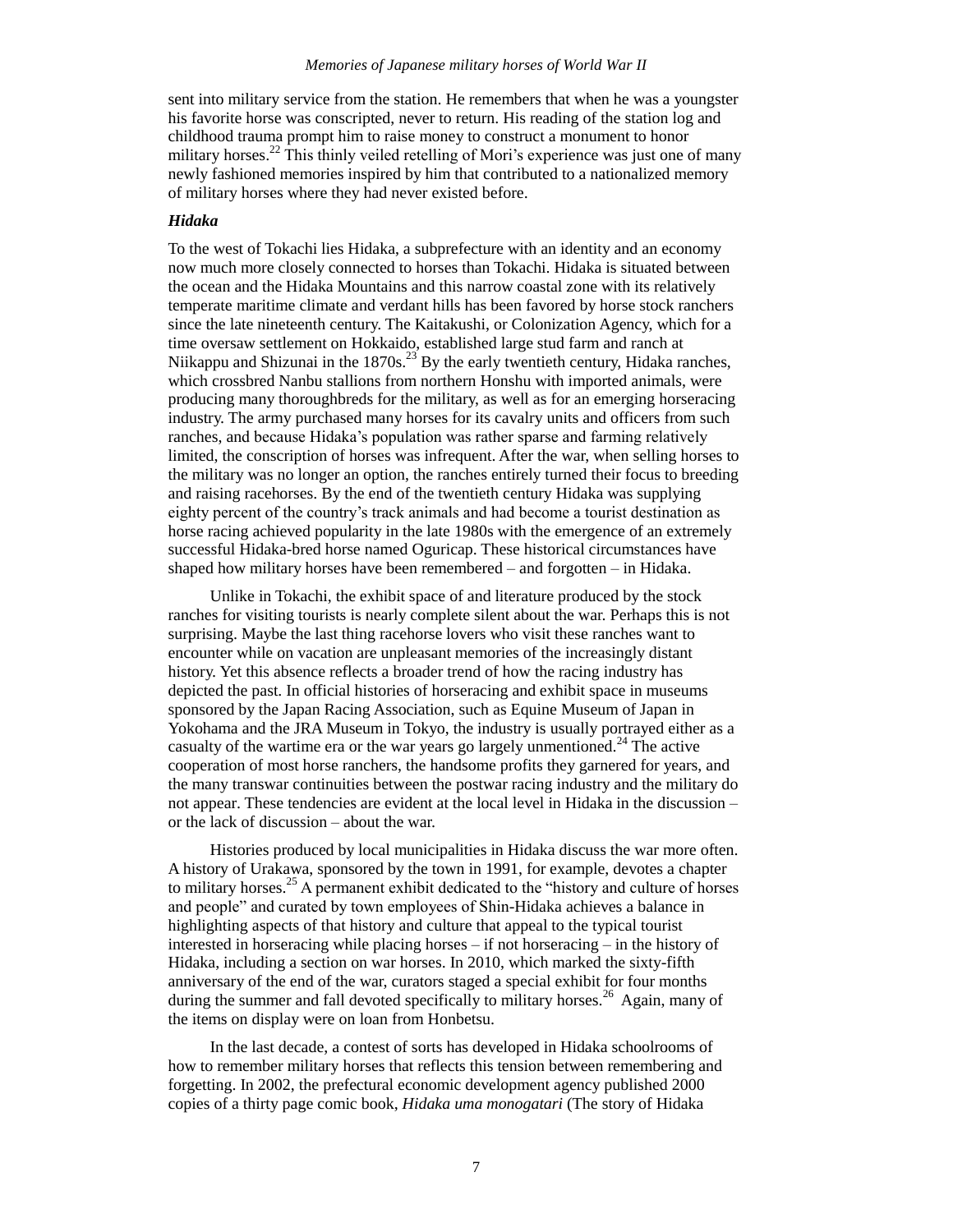horses), for distribution in local grade schools describing the history of horses in the area. Reissued in 2010, the *manga* seeks to, as an agency official put it to "make up for a lack of educational materials about the history of horses in an area known for its production of horses," and nourish a sense of local identity among youngsters.<sup>27</sup> As is the case for the horseracing industry, the booklet barely mentions the wartime years.<sup>28</sup>

In contrast was the emphasis of a study group of fifteen progressive social studies school junior high and elementary school teachers in Hidaka who focused on military horses to supplement what little there was in textbooks about the war and about Hidaka's role in it.<sup>29</sup> The group had previously prepared materials about Korean forced laborers in wartime Hokkaido. As one teacher explained, they turned their attention to horses because they thought the actual existence of horses in Hidaka and use of "materials that were closely related to local history" would help students "understand the reality of war" and how Hidaka, especially its "local [equine] industry," was intimately connected to the prosecution of the war. $30$  The teachers gathered historical documents, visited Honbetsu in neighboring Tokachi, conducted interviews with local elderly residents who had worked with military horses, and prepared materials to share with other instructors. In 2007 and 2008, they presented this material at several schools and to some fifty other teachers. However, pressure from national and prefectural educational bureaucrats soon ended the group's activities. For many years, the Ministry of Education and school teachers, many who were members of the left-leaning teachers' unions, had argued over the content of ministry-approved history textbooks, especially their lack of coverage of the war, and how teachers could, as education scholar Peter Cave has aptly put it, "go … beyond the textbook," by supplementing the curriculum with materials of their own.<sup>31</sup> In 2007, a scandal over the inaccurate reporting of team-teaching hours at a few schools in Hidaka ultimately enabled national and prefectural bureaucrats to break up study groups like the one focused on military horses.<sup>32</sup> The group's dissolution contributed to it not publishing a planned booklet, which would have enabled the dissemination of the curricular materials and encouraged among more school children a different way of remembering horses and the **war**.

## *Kushiro*

The third major source of military horses in Hokkaido was Kushiro, a subprefecture that lies on the other, or east, side of Tokachi. Like Tokachi, Kushiro – home of a breed of the same name known for its heartiness in frigid conditions – provided the military with many draft horses. Unlike in Hidaka and even more so than in Tokachi, Kushiro's equine-related once thriving industry has largely disappeared. As in Tokachi, the mechanization of agriculture and transportation made horses unnecessary by the late 1960s. The popular writer and television personality Hata Masanori (known best as Mutsugoro) recalls many farming families in Kushiro selling their unneeded animals to be slaughtered for horsemeat in the mid-1970s.<sup>33</sup> Horse-pulling competitions are no longer common. War memory in Kushiro has never been much concerned with horses, despite some attention to the equine-industry in municipal-sponsored histories, public statuary, and museum exhibits in the city of Kushiro and the neighboring town of Shibecha.

The topic has received the most attention in Shibecha, a town just north of the port city of Kushiro. After the Russo-Japanese War, the army established a horse ranch there but closed it and consolidated its operations in Honbetsu in 1938. As a result, few historical materials survived. One relic of the ranch is now the building that houses the town's small historical museum, which includes a small section about the ranch in its display. In recent years, its curators have conducted and published research about the ranch, organized roundtables of elderly residents sharing their memories, and conducted outreach to the town's schoolchildren.<sup>34</sup> In contrast with Honbetsu, these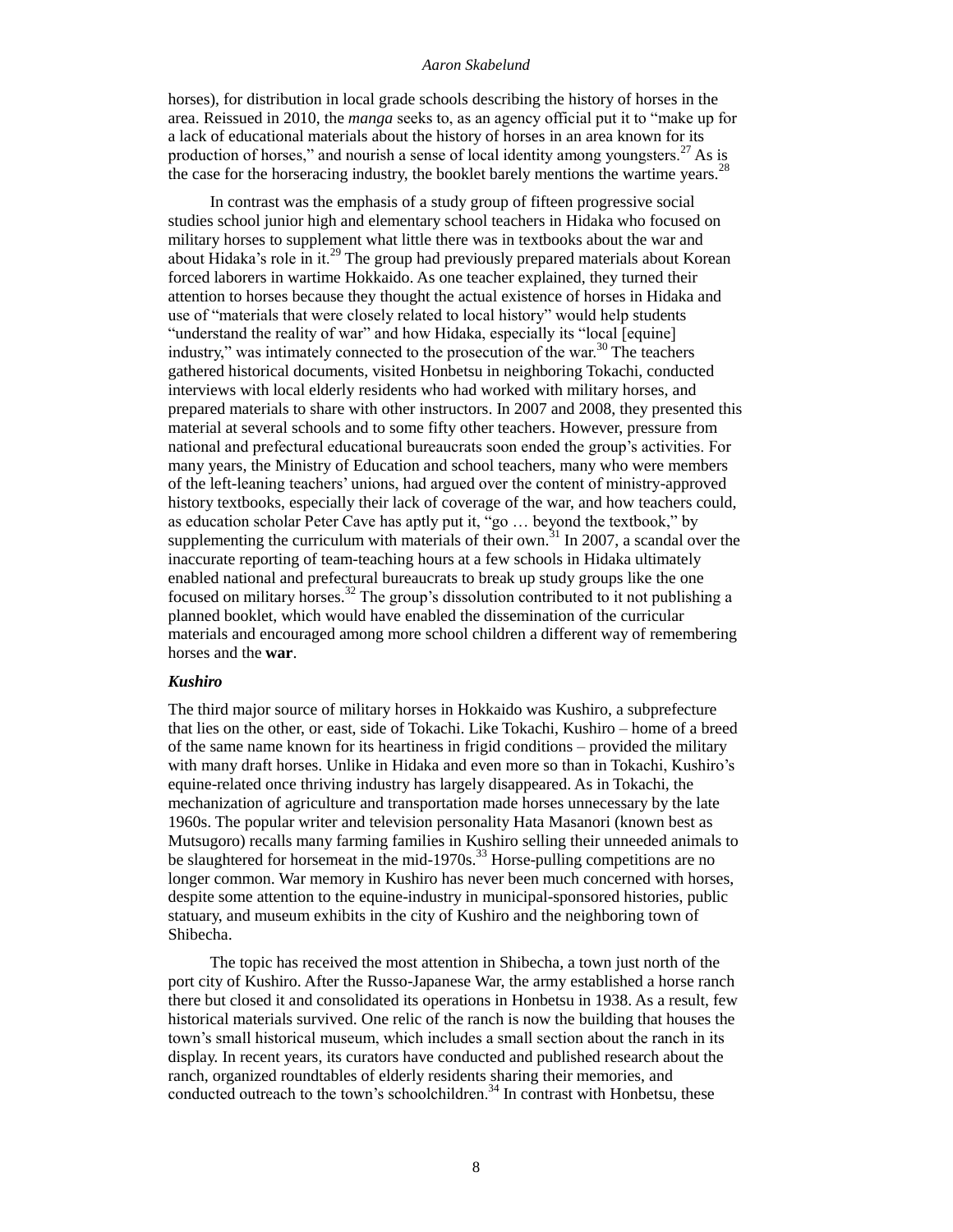## *Memories of Japanese military horses of World War II*

retellings of history are less focused on horses and more on the economic impact of the ranch and its social history within the broader story of the area.

Similar trends are evident in Kushiro. A city-sponsored book, *Basan ōkoku: Kushiro* (Kushiro: a horse-producing kingdom), a statue of a Kushiro horse outside of Otanoshike Station, and exhibits in the official city museum place horses in their context as partners in the settlement and development of the region.<sup>35</sup> Some mention is made of military horses, but it is done so with less emphasis and in a more detached tone.

# **Conclusion**

Though varied in the way that they represent the past, often memories of military horses portray them as passive victims, who were unwillingly conscripted, dispatched far from home, and silently suffered at war. In short, they often serve as an analogue for how people wish to remember the war as victims of a reckless war. Yet some memories of military horses, such as Mori's, offer in at least several ways the possibility for a critique to this standard narrative. Remembering horses and others deployed for war challenges the traditional anthropocentric tendency of much war memory that focuses almost exclusively on people. Indeed, inspired by Mori's efforts, an army veteran, who cared for hundreds of Japanese military horses while a prisoner of the Soviets for four years after the war in Siberia and survived by eating some of the horses, repeatedly asked the Ministry of Health to honor military horses as part of the annual governmentsponsored ceremony memorializing human war dead at the Nihon Budōkan each August 15, but with no success.<sup>36</sup> In addition, Mori's memorializing appears to overcome regional and national chauvinisms that focus solely on Japanese wartime losses – whether or equine. This may have not been the case in 1988, but in 2003 when Mori attached the second plaque on the back of the monument it noted that 700,000 horses died – an estimate that includes horses from all sides of the fighting in Asia.

Finally, Mori's monument raises interesting questions about agency. Unlike almost all humans involved in the war, horses did indeed have much less agency about whether or not to be involved in the conflict, and their mobilization required human intervention. Mori seemed to be driven by guilt about his own actions and his personal contribution to the war. Based on the very limited writings Mori left, we can surmise that he did not view his role in a passive way or as having been forced to send off the horses to the war. Rather Mori exhibited recognition that he and other average people on the home front contributed to the war effort and manipulated beings who had no control over their fate.

This sentiment is perhaps most evident in a disagreement that emerged in response to Mori's letter to the editor in 1988. As recounted by an article in the *Hokkaidō Shinbun*, all of the letters sent to the newspaper about Mori's effort were positive except one. Shōnai Sadao, a former army veterinarian and president of a Sapporo equestrian group, took issue with Mori's planned words on the monument about spirits of horses whose "sorrowful neighs that bore a grudge." The word "grudge" (*onnen*) was too harsh, he objected, and should be replaced with "sadness." According the newspaper, Mori responded that to use the "word sadness to characterize military horses who were shot, and used and discarded is wanting." Shonai was apparently not convinced by Mori's argument and even appealed to the Honbetsu's mayor to alter the wording. The disagreement, the paper observed, may have originated from the perspective of two parties – Mori as a railway employee was dispatching horses to the front while Shonai was tending to horses there. But it seems the paper may have been daintily tip-toing around the issue of responsibility. Neither party, of course, was ultimately responsible for the fate of military horses, but Mori seemed more willing to face whatever responsibility he had as a cog in this biopolitical system that bred, raised, deployed, used, and discarded horses. In the end, Shonai gave up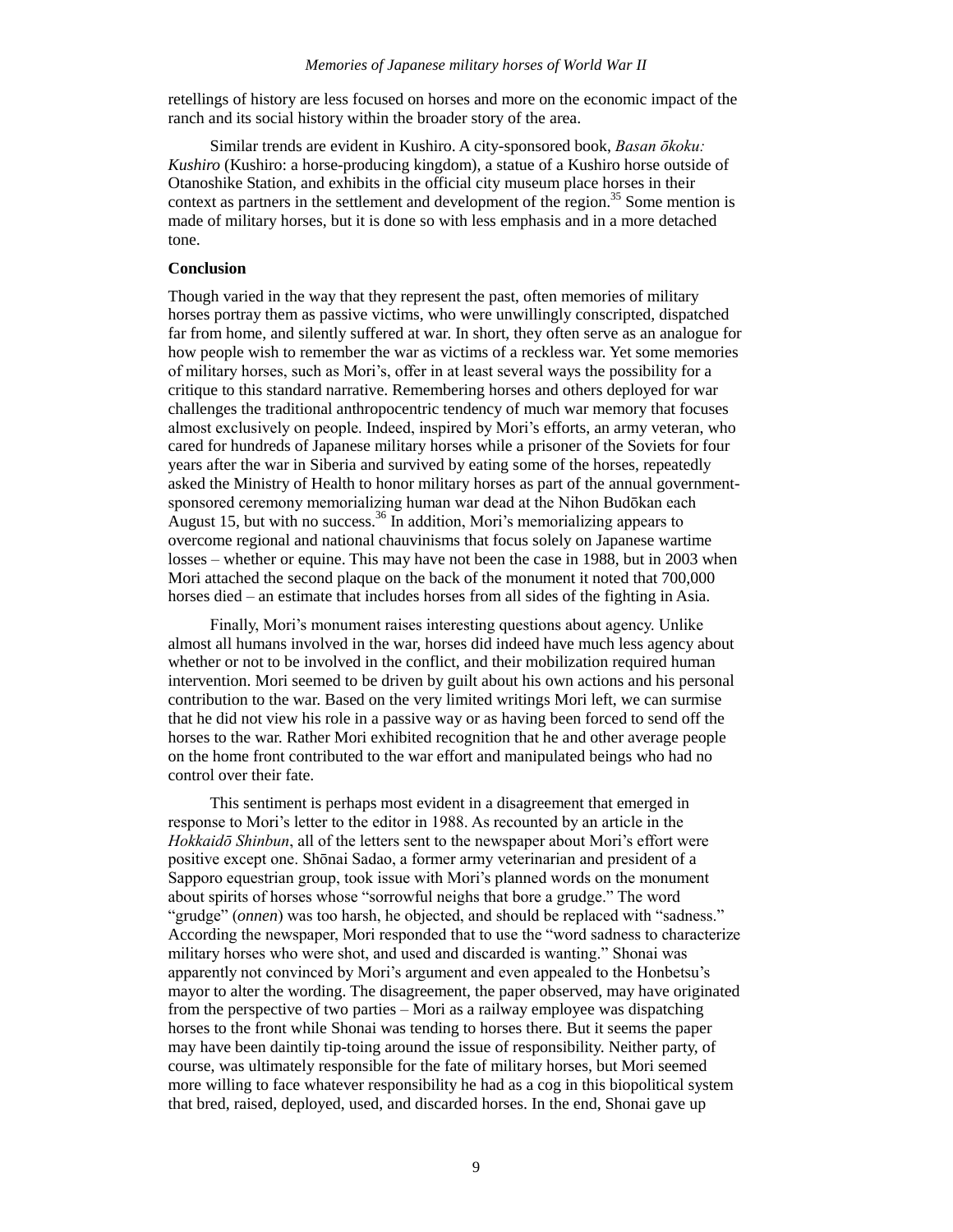exclaiming that "hopefully people in the future will not misunderstand and think that military horses were treated in terrible ways."<sup>37</sup>

Although Mori's effort shows the potential of complicating war memory, it also has limitations. In his letter to the editor, Mori criticized the absence of a monument for military horses at Yasukuni Shrine, and he had earlier even petitioned the government and the shrine to build a memorial on its premises, but never received a reply from either.<sup>38</sup> Subsequent letter writers soon corrected his mistake by pointing out that a monument had in fact been erected at Yasukuni many years earlier in 1958. It is significant that Mori did not question the authority of the shrine to memorialize military dead, equine or human. In this respect, he bolstered rather than undermined a powerful conservative strain of national war memory that mourns the dead while glorifying the war rather than morning the dead while taking a more critical view of the war as the progressive teachers in Hidaka attempted to do.

Needless to say, because horses cannot "speak" (or at least we cannot understand them), they cannot contest how their stories are told. There is no way to know whether they begrudge how they were dispatched to the front or simply feel sad about it. This makes memories of them extremely malleable, both on a local and national level. Memories of war horses can be used to celebrate and justify the "Greater East Asia  $War'' -$  the name revisionist conservatives prefer to call the conflict – or they can be used for anti-war, pacifist aims. Only with their presence can horses contribute to how they are represented and remembered.

A consideration of those on the periphery of war – both geographically in the remote locales of Hokkaido and biologically as non-human combatants – sheds new perspectives on the war in history and memory and raises many fascinating questions. Attention to local history and subaltern actors, no matter how far they may be from the levers of geopolitical and biopolitical power, illustrate that in total war every place and every being was subjected to, or perhaps more aptly, participated in the allencompassing conflict. This essay reveals how an individual actively remembering the history of military horses can help form local collective narratives and in turn these may inform national war memory. Particularly at the local level, this process is internally configured by regional identity and economic interests and shaped by the involvement – even if it by their mere ongoing presence – of a variety of actors, including equines.

**E-mail**: [aaron\\_skabelund@byu.edu](mailto:aaron_skabelund@byu.edu)

This paper was first presented at the British Association of Japanese Studies Conference held at Hokkaido University in May 2011. The author would like to thank the conference participants, and especially conference organizer Philip Seaton for "commissioning" this project and for initially providing some materials and extensive feedback over the course of several years. The generous research assistance of Konno Yōji is sincerely appreciated. Throughout this chapter, Japanese personal names appear surname (family name) first followed by personal name.

<sup>1</sup> Morita Toshihiko, *Sensō ni itta umatachi: gunba hi kara mita Nihon no sensō* (Osaka: Seifūdō shoten, 2011), 14.

<sup>2</sup> Ōtaki Masatoshi, *Gunba to nōmin* (Kyoto: Kyōto Daigaku gakujutsu shuppankai, 2013), 4.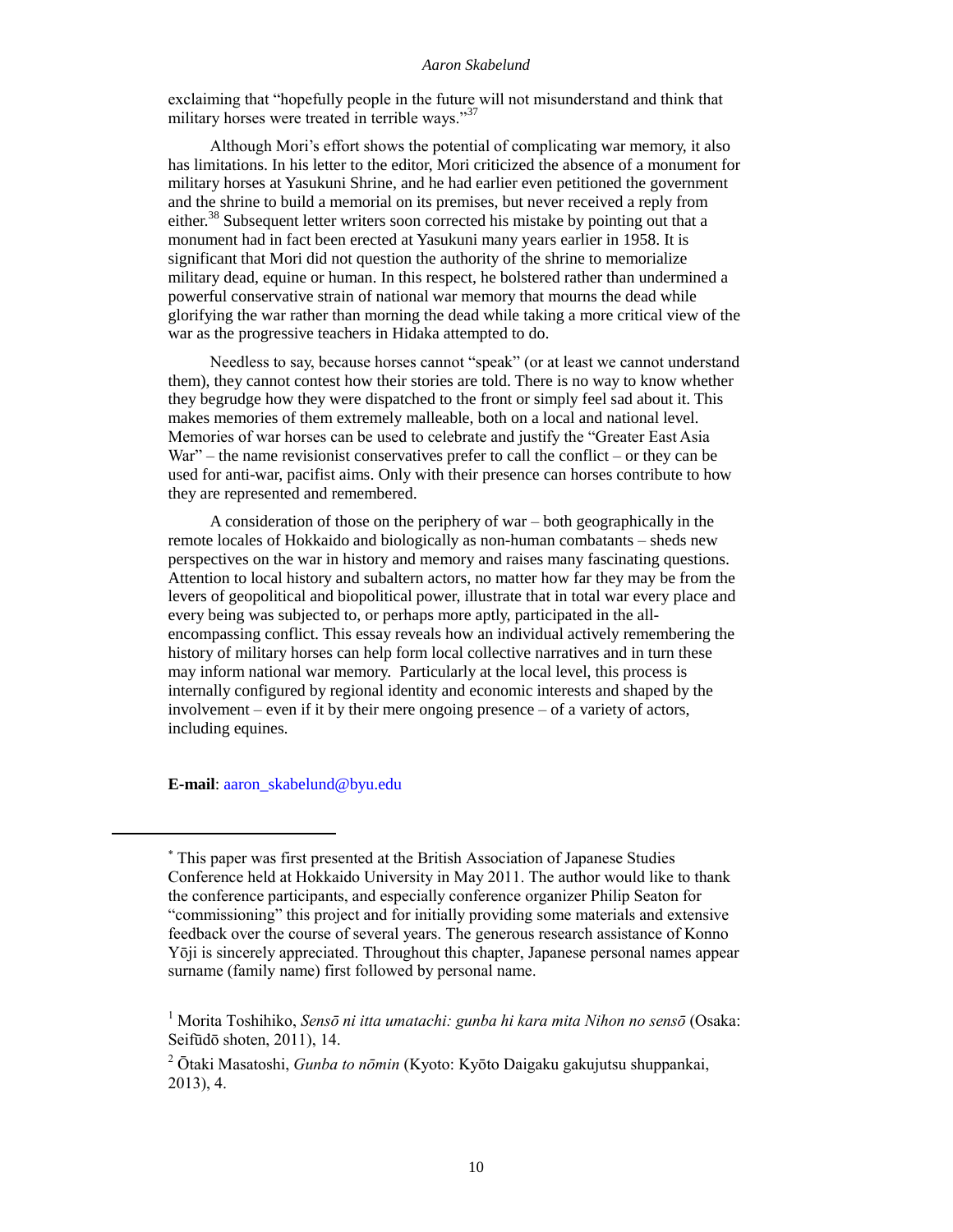<sup>3</sup> James Boyd, "Horse Power: The Japanese Army, Mongolia and the Horse, 1927-43," *Japan Forum* 22 (2010): 23-42.

<sup>4</sup> Morita Toshihiko, *Sensō ni itta umatachi*, 35-88.

 $<sup>5</sup>$  Ibid., 90-114.</sup>

 $\overline{a}$ 

 $6$  NHK Sensō Shōgen, Nihon Nyūsu (30 October 1940),

[http://cgi2.nhk.or.jp/shogenarchives/jpnews/movie.cgi?das\\_id=D0001300406\\_00000&](http://cgi2.nhk.or.jp/shogenarchives/jpnews/movie.cgi?das_id=D0001300406_00000&seg_number=003) [seg\\_number=003,](http://cgi2.nhk.or.jp/shogenarchives/jpnews/movie.cgi?das_id=D0001300406_00000&seg_number=003) accessed on 6 February 2012. For more about similar celebrations in 1940, see Kenneth Ruoff, *Imperial Japan at its Zenith: The Wartime Celebration of the Empire's 2600th Anniversary* (Ithaca: Cornell University Press, 2010).

<sup>7</sup> Michel Foucault, *History of Sexuality, Volume I: An Introduction* (New York: Vintage Books, 1990), 137.

8 Ibid., 130. E-mail message from Morita, 19 January 2012.

<sup>9</sup> *Kita no reinen* (Year one in the north), a popular motion picture released by Toei in 2005, highlights the prominent role horses perfomed in the settlement of Hokkaido.

<sup>10</sup> Hokkaidō kaitaku ki'nenkan, ed., *HORSE: Hokkaidō no uma bunka* (Sapporo: Hokkaidō kaitaku ki'nenkan, 2005), 1.

<sup>11</sup> Honbetsu-chō shi hensan iinkai, ed., *Honbetsu-chō shi* (Honbetsu: Honbetsu-chō yakuba, 1977), 184-85.

<sup>12</sup> Mori Hiroshi, "Dokusha no koe: Gunba no irei hi mo sengo shori no kadai," *Hokkaidō shinbun* (7 September 1988), 5.

<sup>13</sup> "Honbetsu no Mori-san, gunba no gisei," *Hokkaidō shinbun* (6 July 2003), 26.

<sup>14</sup> "Senka ni satta gunba irei," *Hokkaidō shinbun* (29 December 2001), 20.

<sup>15</sup> *Uma bunka shinbun*, 6-8 (October 2009, January 2010, March 2010) umabunka.com/bunka.html. Seto Noriko, the curator of the Honbetsu Town History Museum, authored an article in the newspaper that focused on Mori.

<sup>16</sup> "Aiba o shinobu tayori ga zokuzoku to," *Hokkaidō shinbun* (16 October 1988), 21. To his credit, Mori in his letter to the editor did not ask for donations and told the newspaper in its first story that the monument was nearly finished and he did not need any donations.

<sup>17</sup> "Honbetsu-chō rekishi minzoku shiryō kan 15 nichi kara gunba shiryō ten," *Hokkaidō shinbun* (9 July 2003), 29.

<sup>18</sup> Hokkaidō Shinbun sha, ed., *Senka no kioku: Sengo rokuju nen hyakunin no shōgen* (Sapporo: Hokkaidō Shinbun sha, 2005), 190-96.

<sup>19</sup> See for example, "Gunba no chinkon hi," *Asahi shinbun* (18 November 1988, evening edition), 1.

 $20$  Clint Eastwood's critically acclaimed and popular film (especially in Japan) also unleashed a mini publishing boom related to the Battle of Iwo Jima, which included considerable attention to Nishi. See, for example, Taiheiyō sensō kenkyūkai, ed., *Iōjima to Baron Nishi* (Tokyo: Bijinesu-sha, 2006).

 $21$  Seto Noriko, "Senba no umatachi ni sasagu: Waga chō no shichigatsu jugonichi ten – gunba no kioku to tomo ni," *Horse Mate*, 40 (December 2003): 25-28.

<sup>22</sup> Yonekure Masao, "Furusato no sora ni kaetta uma," *Shinpan kokugo: Kyōshi yo shidōsho betsusatsu*, vol. 2 (Tokyo: Kyōiku shuppan, 1992), 4-16. The publisher, Kyōiku shuppan, held an estimated 20 percent share of the primary school textbook market at the time. E-mail message from Baba Testuya, Public Relations Division, Kyōiku shuppan, 24 February 2012.